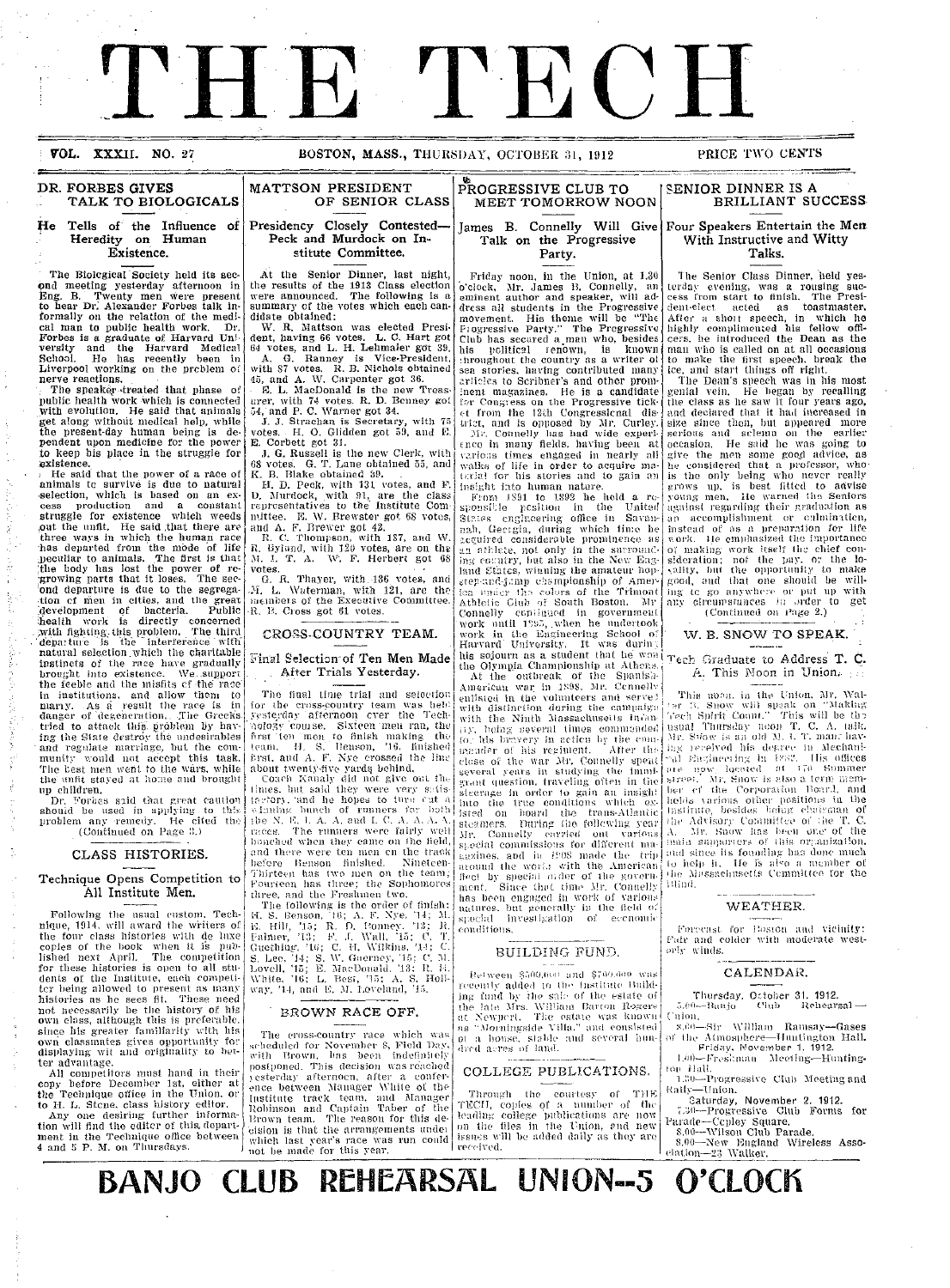**THE TBOH, BOSTON, MASS., OCTOBER 31, 1912** --- \_\_ 7 \_\_ --- \_\_

iI



MANAGING BOARD,<br>**A. T.** Gibson, 1913........... Edeneral Manager<br>S. H. Taylor, 1914............Editor-in-Chief<br>**A.** H. Waitt, 1914...........................Editor<br>B. E. Adams, 1915.........Bushtess Manager

**NEWS BOARD** B. W. Mann, 1914 .......... Athletic Editor M. Paris, 1914 .............. Institute Editor P. 3. Munn, 1915 .......... Institute Editor H. Rogers, 1915 ............ Societies Editor NEWS STAFF. S. Berkowitz, 1915 ........... L. Lamb, 1914 Entered as second-class nmatter. Sept. 15, 1911, at the postoffice at Boston, Mass.. un- der the act of Congress of March 3, 1879.  $\cdot$  $\cdot$ 

### Office, 42 Trinity Place<br>Phone-Back Bay 5527 or 2180.<br>Night Phone-Back Bay 5527.

Published daily, except Sunday, during the college year by students of the Massa-chusetts- Institute of Technology.

Subscriptions: \$2.00 per year, in advance.<br>Single copies, 2 cents.<br>
Subscriptions within the Boston Postal<br>District and outside of the United States<br>must be accompanied by postage at the must be accompanied by postage at the THURSDAY, OCTOBER 31, 1912

It is indeed very strange that many of the, undergraduates find it difficult to abide by the rulings of the Institute Committee. There is at present a glaring example of this condition,<br>in the fact that the results of the<br>1915 ballot have not been posted, al-<br>though-the successful candidates were<br>announced Monday of this week. These are matters which are of great<br>importance in the Institute under-<br>graduate life and should not, under any conditions, be overlooked or ne- glected. I

The Institute Committee is purely<br>a representative student body, and is<br>at rall times seeking to better student<br>life. Its members work earnestly to<br>bring about the results which they<br>consider the best from every point of<br>v I i I

We sincerely hope the ballot re-<br>sults in question will be posted at once, and that there will be-no more evidences cf such gross neglect.

### EDITORIAL CONTEST.

### Subject for Friday, "The Cultural Possibilities of Boston.

The subject for the next editorial in the Phi Delta Epsilon editorial writers' contest will be "The Cultural Possibilities of Boston." This<br>editorial will be due Friday night at<br>5 o'clock. Following are the rules of

the contest:<br>the contest:<br>the contest:<br>i. All editorials must have the<br>name, class and address of its writer

name, class and address of its writer<br>cn each page.<br>2. Each editorial must be addressed<br>to Phi Delta Epsilon. Contest Commit-<br>tee and left at the Cage or in the up-<br>per TECH office by 5 o'clock of the<br>day on which it is du

ten on at least seventy-five per cent. of the subjects to qualify, and more

credit will be allowed the contestant<br>who writes on all subjects.<br>4. Contestants shall use their cwn<br>judgment as to style and way of han-<br>dilig each subject, but shall refer to<br>the editorial columns of THE TECH<br>for the pro

5. Two subjects will be given out weekly during the first period of the contest, the first of which will be due on Tuesdays. and the second on Fridays. The subject for the editorial due on Tuesday will be published Saturday. and the second on Wednesday. ' 南朝

6. The information upon which editorials are based may be obtained from any source.

7. The manuscript of the editorials must be neat and present a good appearance.

#### TORCHLIGHT PARADE Progressive Club to Have Many Members in- Demonstration I

**Saturday Night.**

COLLEGE MEN **IN BIG**

r

II

Next Saturday evening- a monster demonstration and torchlight parade will be participated in by all people interested in the Progressive Party.<br>The college contingent will include<br>hundreds of undergraduates from<br>Tech, Amherst, Harvard, Massachu-<br>setts Agricultural College, the Bostcn<br>University Schools of Law, Theology<br>and Libe and it will meet at 7.30 sharp in Cop-<br>ley Square. The various clubs will supply all flags, signs and transparencies free, the only expense being for torches, at 20 cents each, for those who wish them. .It is expected that over 10,000 men and women will join<br>in this monster parade, which- will be accompanied by ten brass bands.

The Progressive Party of Boston has secured the Boston Common for that night, and- the parade, after form-ing, will proceed to this place, where the memhers of the State ticket will speak; and also many men of national prominence. -After the speeches a monster demonstration in behalf of

the -Progressive Party will take place. The Progressive Club of M. I. T. de-sires that every man interested in the movement, turn out. It is also re- quested that those who-intend to participate in the parade leave their names with Sandberg, '13, chairman of the Committee on Parade.

### SENIOR DINNER.

(Continued from Page 1, Col. 4.)<br>into work that he likes and feels him-<br>self fitted for.

The president then introduced Mr.<br>Bloomfield; who has just returned from a trip on which he has made a study of the educational work of the lDepartment of the Interior. He gave a falk of vital interest to Tech men<br>on the subject of the impertance of<br>being able to manage men, to understand them, and so get the most out of tlinm and minimize- the danger of trouble with. them. He said that' to his knowledge, a large per cent. ot the labor troubles of the country are brought on by mismanagement. Apropos cf this, he emphasized the importance of keeping in touch with what men are thinking of in the line of social legislation and social ser-<br>vice. I

The toastmaster then introduced Professor Walker. His subject was the things Tech men have to -be happy over. He mentioned the new<br>site, the very prosperous condition of<br>the Institute and of the increased opportunities in the country generally. (Continued on Page 3.)

### GLEE CLUB HAS TRIALS.

About Thirty Men Out But More Basses and Tenors Needed.

About thirty-five men turned out for the Glee Club trials at the Union yesterday afternoon. Among those who tried out cnly about half were of a high enough caliber to make the club, so the officers say that they wish to see double that number out at the next rehearsal, which will be held a week from today, November 7. Any new men who apply at this time will be given a chance to show what they can do. The club will have as coach P. Hunt, of the New England Conservatory of Music, under whose direction anybody who has a fairly good<br>voice already ought to be able to have<br>it trained so as to become an efficient<br>member of the club. Men are needed, especially those who sing second<br>bass or first tenor, and there are<br>alsc good chances to sing in the other parts. The officers say that there is<br>a great deal of pleasure to be derived<br>from the work and the trips that are<br>made. |<br>|<br>|



Please call **to see my line** of Foreign and Domestic woolens which I make at **\$35.00** to **\$50.00-.** This line embraces every desirable Cloth and Pattern and **no** other tailor has as large a variety to select from.

### **Special Announcement**

To prove the value of this advertisement I will allow a discount of \$5.oo to every man who **orders** a suit or overcoat within two weeks if a copy of **this** ad**vertisement is presented.**



i.

I

m

\* College Tailor 'Cambridge Boston

a -i --

i<br>I

I

i

BACK BAY BRANCH

# State Street Trust Co.

**----** *i* **C-..** . . - . - .-

130 MASSACHUSETTS AVENUE, BOSTON

**Safe Deposit Vaults**

Credits interest monthly on accounts of \$300 and over

MAIN OFFICE: 33 STATE STREET

### **The American Brass Company**

**ANSONIA BRASS** & COPPER **BRANCH**

**Ansonia, Connecticut**

*Manufacturers of*

Bare and insulated Copper Wire and Cable **Drawn Copper** Rods, Bars and Strips. **Brass Sheets, Rods, Wire** and Tubes.

> Sole **Manufacturers of "TOBIN BRONZE"** (Trade Mark Registered)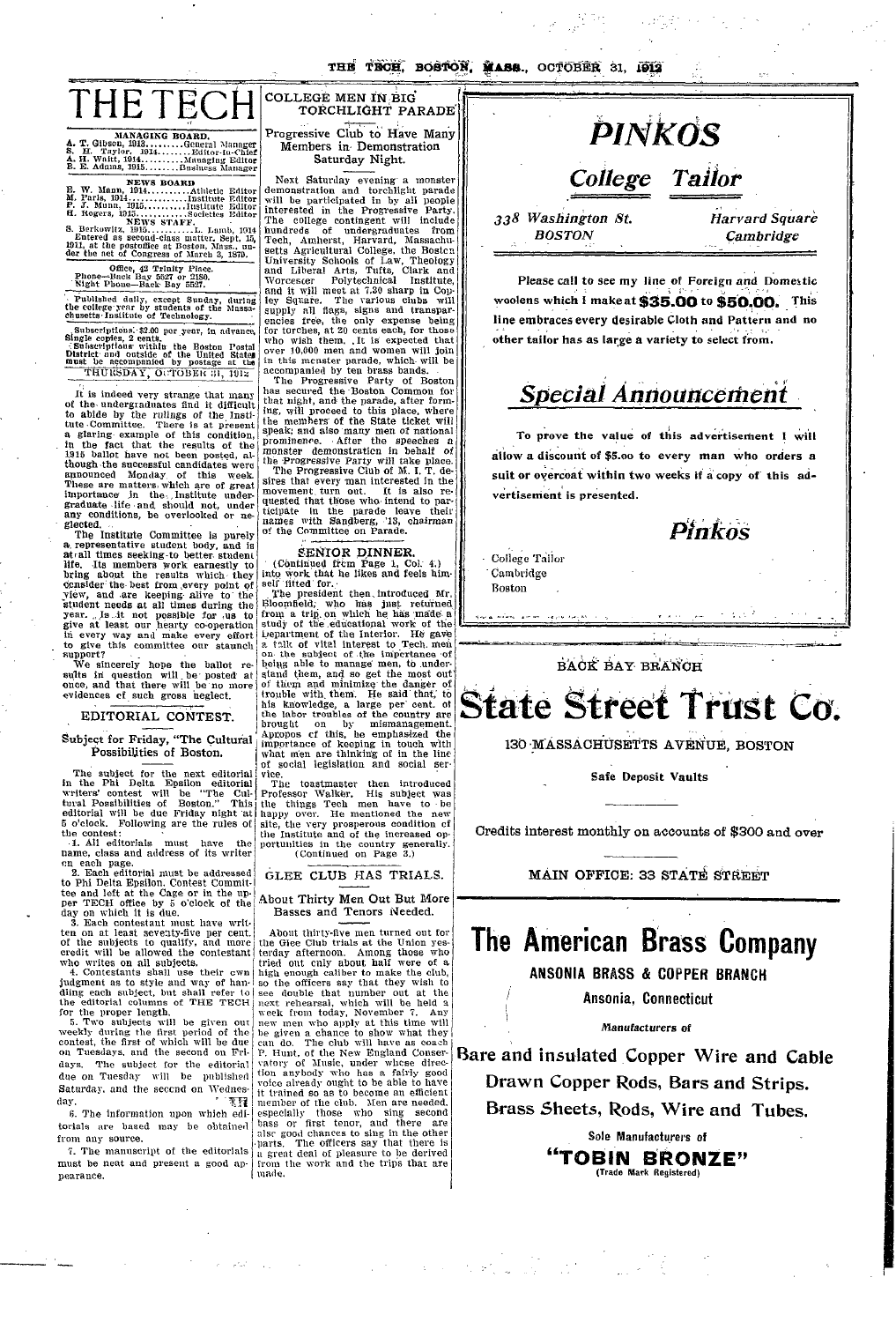THE TECH, BOSTON, WASS., OCTOBER 31, 1912

**INRORTED VELOUR HATS \$4.00 up FOURTH LECTURE ON** GASES OF ATMOSPHERE STITCH ED CLOTH HATS \$2.00 up



BOTH, STORES Open Evenings 637 WASHINGTON ST., Cor. of Boylston<br>631 WASHINGTON ST., Under Galety Thrs



THE CHOCOLATES THAT ARE DIFFERENT FORSALE ATTHE UNION "SOMETHING NEW CONTINUALLY"



Dining Room & Sea Grill Brolled Live Lobsters a Specialty

Massachusetts Avenue 223 Boston, Mass.

Open from 6 A. M. to 12 P. M.

WHY NOT JOIN THE 2nd Company

### Coast Artillery]] **CORPS**

Mass. Volunteer Militia?

The South Armory is now fully equipped with up-to-date Fire Control and Range Finding equipment and gaus will be installed the coming Winter. The work is technical and should be interesting to College men. [Ten days tour of duty at the harbor forts.

Regular]drills at the Armory Monday nights. Come and see us.

Albert L. Kendall (M. I. T. '94) Capt. Coust Artillery Corps M. V. M.<br>Communding SecondaC o m p a n y

**HAIR CUTTING** A Specialty At the Reliable TECH BARBER SHOP 585 Boylston Street **B**otblack  $\therefore$   $\therefore$  Up Stairs

Sir William Ramsay Continues Description of Argon Tonight.

Tonight comes the fourth of the<br>Lowell Institute lectures on "The Discovery of the Gases of the Atmos-<br>phere." In this lecture Sir William<br>Ramsay will take up the discussion of those important properties of argon which he did not treat in the last lecture, and then he will probably talk about the other gases of the atmosphere which belong to the same family as argon. The treatment of the properties and occurrence of these<br>elements will take up the time of this lecture and the greater part of the lecture Monday.

Teday there will probably be shown<br>the spectra of these rarer gases of<br>the atmosphere, which indeed are best identified through the characteristic wave-lengths of their light. With<br>the discussion of helium will come some sort of mention of radium, and since Sir William Ramsay has been<br>prominently identified with discoverles made about the nature of this element, his statements about it will have great value.<br>Sir William Ramsay has been ac-

companied by Lady Ramsay. Their<br>stay in Posten will terminate as soon stay the lecture's are completed, and<br>they will go directly back to England.<br>Hetween the lectures Sir William<br>Ramsay has a multitude of opportuni ties to address large gatherings of men interested in science, but he has

### BIOLOGICALS MEET.

(Continued from Page 1, Col. 1.) case of the child laber laws, which have had the unexpected result of increasing the death rate of children of the working classes, for these chil-<br>dren are no longer given the care that they needed when they bread-earners. He suggested that<br>any treatment should go to the root of the evil, and not merely obliterate<br>its symptoms. He said that preven-<br>tative public health work was of greater value for the race than any amcunt of individual medical treatment might be.<br>In regard to the science of eugen-

ics, he said that part of the plan was intensely practical, but that there<br>were some features in the proposals<br>were some features in the proposals that it might be objected to. preventing of the marriage of the de-<br>fective class met with his approval. but he advanced reasons why the regulation of marriage to make it conform to the latest theories on evclu-

tion was impracticable. The next meeting of the society<br>will be a week from today.

(Continued from Page 2.)

### SENIOR DINNER.

He spoke of the tremendous significance of the sudden development in<br>all lines of research, mentioning in particular the demand this created for the services of technically trained<br>men, such as graduates of the Insti-

men, such as graduates of the instructure. His talk was at once interest-<br>ing, instructive and amusing,<br> $Mr$ , Homer Albers, the next speak-<br>er, produced rears of laughter by his<br>many humorous stories and his in-<br>imitable wa periences on a recent trip through<br>Italy, Austria and the Balkans. He told many interesting facts about the customs and characteristics of the<br>people. He saw, incidentally, the military preparations for the present<br>war, and learned that Russia was<br>financing and indirectly managing the closed with the fiable statement that the best of his speech was to follow,-the end.

Between the speeches several ex-<br>cellent numbers were rendered by the Quartet. They closed with the "Stein Song."

Technology Men will make no mistake in depending upon this Great Store for the Newest and Best Ideas in

Clothing, Hats, Shirts, Haberdashery, Shoes, Hosiery

and in fact everything  $\sim$  that has a place in the College man's wardrobe.

AllMen's Goods are in our [men's ] store [section ] separate from other parts of the store and having direct 'entrances 'from Avon and Summer Streets.

## Jordan Marsh Co.



 $\mathcal{L}^{(0)}$